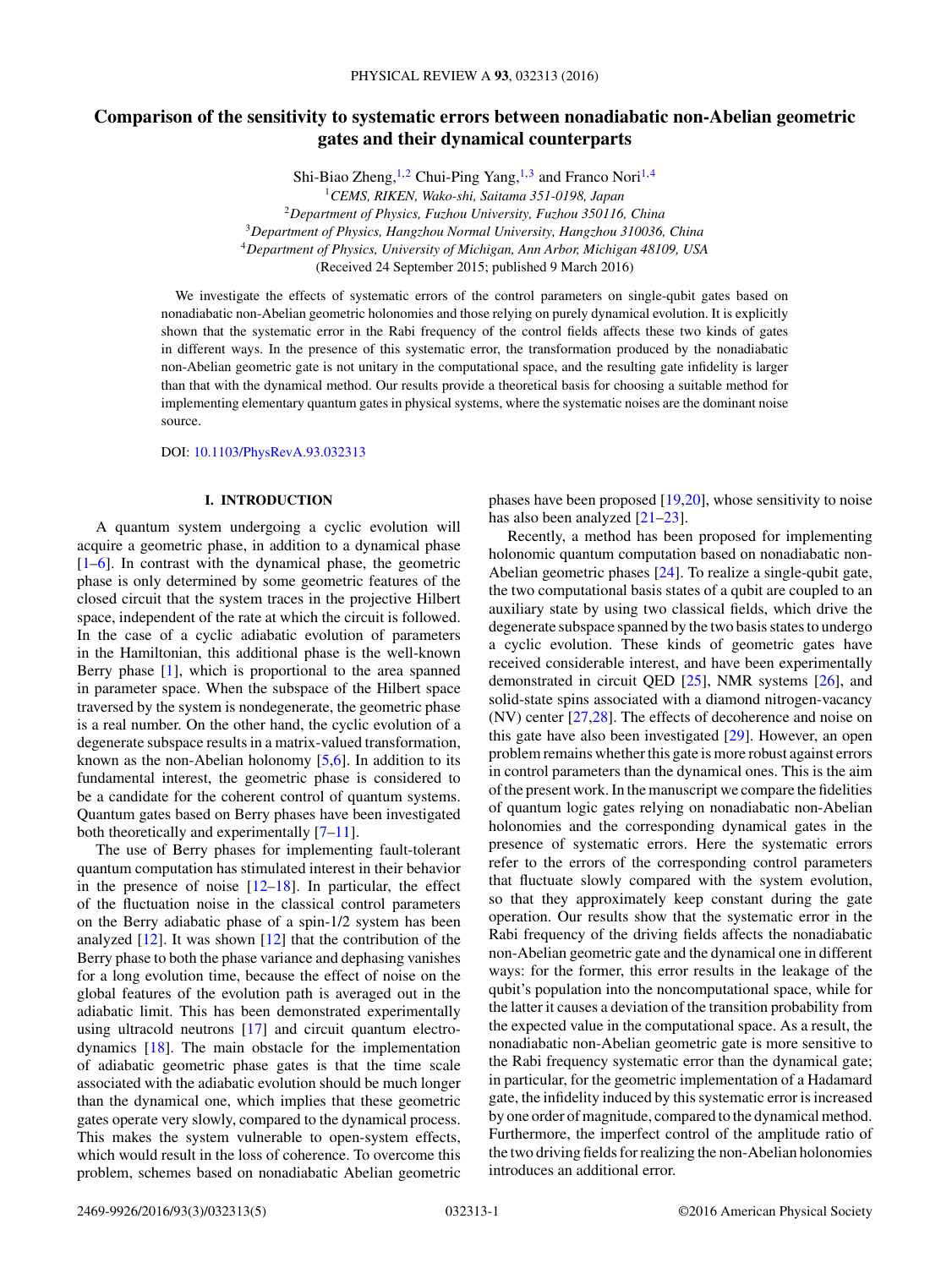<span id="page-1-0"></span>

FIG. 1. System level configuration and excitation scheme. (a) Non-Abelian nonadiabatic gate: the qubit is represented by two ground states  $|0\rangle$  and  $|1\rangle$  of a  $\Lambda$ -type three-level system, with the transitions  $|0\rangle \rightarrow |e\rangle$  and  $|1\rangle \rightarrow |e\rangle$  being resonantly driven by two classical fields with the couplings  $a\Omega$  and  $b\Omega$ , respectively, with  $|a|^2 + |b|^2 = 1$ .  $\Omega$  is the Rabi frequency characterizing the transition between the bright state  $|\phi_{b,0}\rangle = a^*|0\rangle + b^*|1\rangle$  and the auxiliary excited state  $|e\rangle$ . (b) Dynamical gate: the transition  $|0\rangle \rightarrow |1\rangle$  is directly coupled by a classical field with Rabi frequency  $\Omega$ .

This paper is organized as follows. In Sec. II, we analyze the effect of the systematic errors of the control fields on the nonadiabatic non-Abelian geometric gate. The result shows that the qubit has a probability of leaking out of the computational space in the presence of the Rabi frequency fluctuation. In Sec. [III,](#page-2-0) we calculate the infidelity of the dynamical gate caused by the systematic errors. Since the qubit remains in the computational space, the relation between the infidelity and the parameters of the expected gate transformation matrix is different from that for the nonadiabatic non-Abelian geometric gate. In Sec. [IV,](#page-3-0) we compare the infidelities of the two gates, demonstrating that the geometric gate is more sensitive to the Rabi frequency systematic error than the dynamical one. Conclusions appear in Sec. [V.](#page-3-0)

## **II. FIDELITY OF NONADIABATIC NON-ABELIAN GEOMETRIC GATES**

We first consider the infidelity of the nonadiabatic non-Abelian geometric operation in the presence of systematic errors in the control parameters. Recently, it has been shown [\[24\]](#page-4-0) that a universal holonomic single-qubit gate based on the nonadiabatic non-Abelian geometric transformation can be realized in a three-level system, with the two lower states,  $|0\rangle$  and  $|1\rangle$ , representing the logic states and one higher state  $|e\rangle$  acting as the auxiliary state. The transitions  $|0\rangle \rightarrow |e\rangle$  and  $|1\rangle \rightarrow |e\rangle$  are resonantly driven by two classical fields, as shown Fig.  $1(a)$ . The Hamiltonian in the interaction picture is given by

$$
H_g = \hbar \Omega(a|e\rangle\langle 0| + b|e\rangle\langle 1| + \text{H.c.}),\tag{1}
$$

where  $|a|^2 + |b|^2 = 1$ ,  $\Omega$  is the Rabi frequency characterizing the transition between the bright state,  $|\phi_b\rangle = a^*|0\rangle + b^*|1\rangle$ , and the excited state  $|e\rangle$ , and H.c. represents the Hermitian conjugate. The three eigenstates of the system are

$$
|\phi_d\rangle = (b|0\rangle - a|1\rangle),
$$
  

$$
|\phi_{b,\pm}\rangle = \frac{1}{\sqrt{2}}(|\phi_b\rangle \pm |e\rangle),
$$
 (2)

with the corresponding eigenenergies given by

$$
E_d = 0,
$$
  
\n
$$
E_{b,\pm} = \pm \Omega.
$$
\n(3)

The dark state  $|\phi_d\rangle$  is decoupled from the Hamiltonian and undergoes no transition during the application of the driving fields. Without loss of generality, we here set  $a =$  $\sin(\theta/2)e^{i\phi}$  and  $b = \cos(\theta/2)$ , with  $0 \le \theta \le \pi$  decided by the ratio between the amplitudes of the two driving fields and  $0 \le \phi \le 2\pi$  depending on the relative phase of these fields. The evolution of the initial basis states  $|k\rangle$  ( $k = 0, 1$ ) are given by  $|\psi_k(t)\rangle = \exp(-i\int_0^t H dt/\hbar)|k\rangle$ . When *a/b* remains unchanged during the interaction, the evolution satisfies the parallel-transport condition  $\langle \psi_k(t) | H | \psi_j(t) = 0$ , and hence is purely geometric. For  $\int_0^T \Omega dt = \pi$ , the degenerate qubit space undergoes a cyclic evolution (the system returns to the subspace spanned by qubit logic states  $|0\rangle$  and  $|1\rangle$ ), leading to a non-Abelian holonomic transformation. As a consequence, the final evolution operator in the computational basis  $\{|0\rangle, |1\rangle\}$  is

$$
U_g = \begin{pmatrix} \cos \theta & -\sin \theta \, e^{-i\phi} \\ -\sin \theta \, e^{i\phi} & -\cos \theta \end{pmatrix},\tag{4}
$$

which can be used to realize any single-qubit rotation.

When the fluctuations in the amplitudes and phases of the driving fields are considered, the Hamiltonian becomes

$$
H'_{g} = \hbar \Omega' \left[ \sin(\theta'/2) e^{i\phi'} |e\rangle \langle 0| + \cos(\theta'/2) |e\rangle \langle 1| \right] + \text{H.c.},\tag{5}
$$

where  $\Omega' = \Omega + \delta\Omega$ ,  $\theta' = \theta + \delta\theta$ , and  $\phi' = \phi + \delta\phi$ , with *δ*, *δθ*, and *δφ* being the deviations of the corresponding parameters from the expected values due to the presence of systematic errors of the driving fields. We note that *δθ* arises from the imperfect control of the ratio of the amplitudes of the two fields. We here consider the case where the control parameters fluctuate slowly as compared to the gate speed, so that  $\delta\Omega$ ,  $\delta\theta$ , and  $\delta\phi$  can be regarded as constants during the geometric operation. This is the case in experiments performed in certain physical systems [\[17,18,30\]](#page-4-0). In terms of the basis states  $\{|0\rangle, |1\rangle, |e\rangle\}$ , the evolution operator can be expressed as

$$
U'_{g} = U'_{g,0} + U'_{g,1},\tag{6}
$$

$$
U'_{g,0} = \begin{pmatrix} \cos \theta' & -e^{-i\phi'} \sin \theta' & 0 \\ -e^{i\phi'} \sin \theta' & -\cos \theta' & 0 \\ 0 & 0 & 0 \end{pmatrix},
$$
(7)

where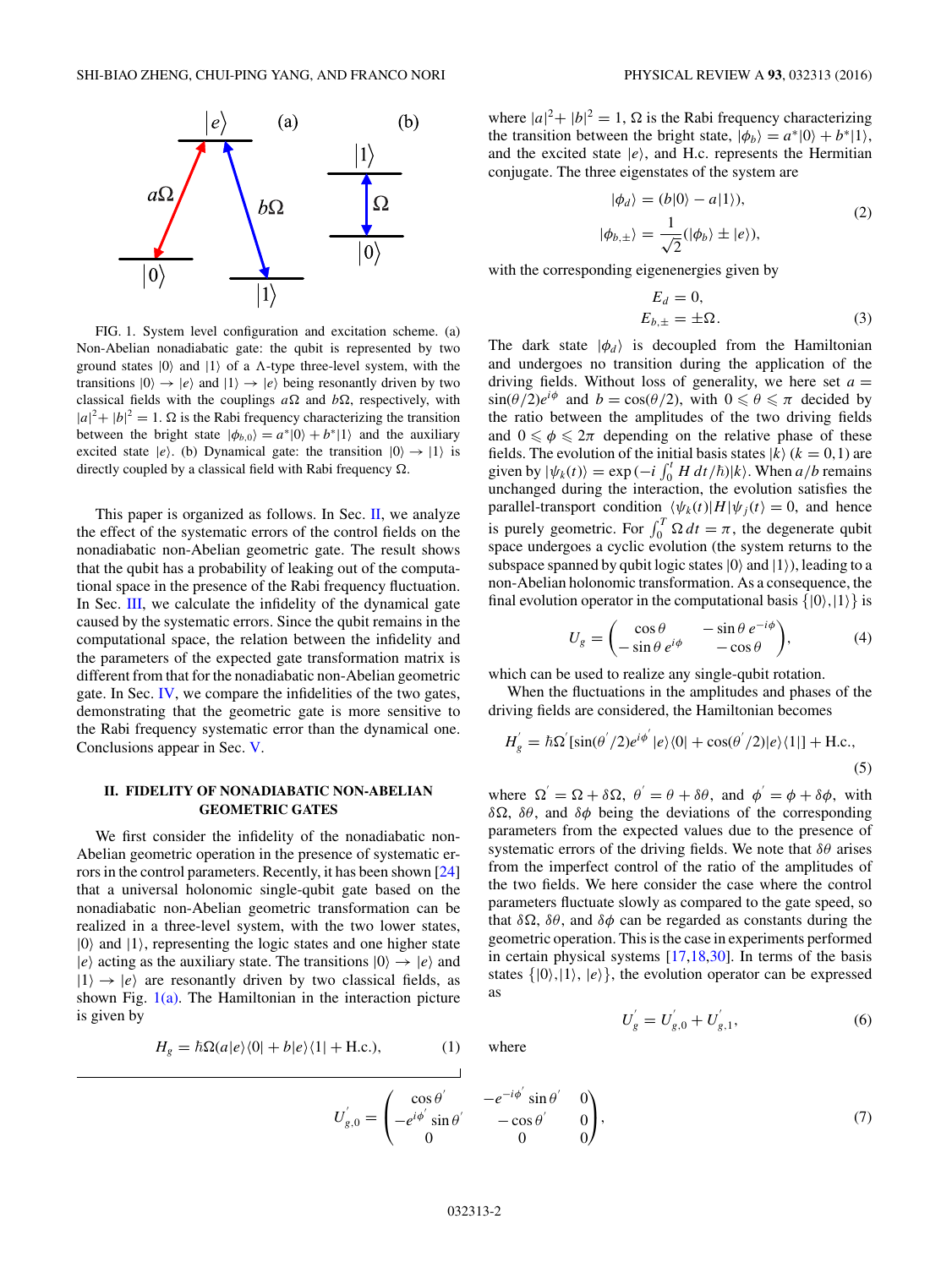<span id="page-2-0"></span>
$$
U'_{g,1} = \begin{pmatrix} [1 - \cos(\delta \Omega T)] \sin^2(\theta'/2) & \frac{1}{2} [1 - \cos(\delta \Omega T)] \sin \theta' e^{-i\phi'} & i \sin(\delta \Omega T) \sin(\theta'/2) e^{i\phi'} \\ \frac{1}{2} [1 - \cos(\delta \Omega T)] \sin \theta' e^{i\phi'} & [1 - \cos(\delta \Omega T)] \cos^2(\theta'/2) & i \sin(\delta \Omega T) \cos(\theta'/2) \\ i \sin(\delta \Omega T) \sin(\theta'/2) e^{-i\phi'} & i \sin(\delta \Omega T) \cos(\theta'/2) & -\cos(\delta \Omega T) \end{pmatrix}.
$$
 (8)

This result shows that the Rabi frequency fluctuation causes the leakage of the qubit's population out of the computational space.

For any input state  $|\psi_i\rangle$ , the fidelity of the output state is defined as

$$
\mathcal{F}_{g,\psi,1} = |\langle \psi_d | \psi_r \rangle|^2, \tag{9}
$$

where  $|\psi_d\rangle = U_g |\psi_i\rangle$  is the desired output state, and  $|\psi_r\rangle =$  $U'_{g}|\psi_{i}\rangle$  is the real output state with the amplitude and phase errors of the driving fields being considered. Setting  $|\psi_i\rangle$  =  $\cos \frac{\alpha}{2} |0\rangle + \sin \frac{\alpha}{2} e^{i\beta} |1\rangle$  [\[23,31\]](#page-4-0), to second order in  $\delta\theta$ ,  $\delta\phi$ , and  $\delta \Omega \overline{T}$ , we obtain

$$
\mathcal{F}_{g,\psi} \simeq 1 - (\delta \theta)^2 [1 - \sin^2 \alpha \sin^2(\beta - \phi)]
$$
  
\n
$$
- (\delta \phi)^2 \{ \sin^2 \theta - [\cos \alpha \sin^2 \theta
$$
  
\n
$$
+ \frac{1}{2} \sin \alpha \sin(2\theta) \cos(\beta - \phi)]^2 \}
$$
  
\n
$$
- 2\delta \theta \delta \phi \sin \alpha \sin(\beta - \phi) [\cos \alpha \sin^2 \theta
$$
  
\n
$$
+ \frac{1}{2} \sin \alpha \sin(2\theta) \cos(\beta - \phi)]
$$
  
\n
$$
- (\delta \Omega T)^2 |\cos \alpha \sin(\theta/2)e^{i\phi} + \sin \alpha \cos(\theta/2)e^{i\beta}|^2.
$$
  
\n(10)

For fixed parameter errors, the fidelity depends on the initial qubit state. Averaging over all the input states, the average fidelity is calculated to be

$$
\mathcal{F}_g = \frac{1}{4\pi} \int_0^{\pi} \sin \alpha \, d\alpha \int_0^{2\pi} d\beta \, \mathcal{F}_{g,\psi}
$$
  
=  $1 - \frac{1}{3} \left( \pi \frac{\delta \Omega}{\Omega} \right)^2 [1 + \cos^2(\theta/2)] - \frac{2}{3} (\mathcal{B})^2$   
 $-(\delta \phi)^2 \left[ \frac{2}{3} \sin^2 \theta - \frac{1}{12} \sin^2(2\theta) \right].$  (11)

We here have used the relation  $\Omega T = \pi$ . The result shows that the gate infidelity arising from the Rabi frequency systematic error (the second term of  $\mathcal{F}_g$ ) decreases as the parameter  $\theta$ increases.

#### **III. FIDELITY OF THE DYNAMICAL GATE**

Let us now consider the effects of systematic errors of the control parameters on gates based on purely dynamical evolution, which can be achieved by resonantly driving the transition between the two logic states  $|0\rangle$  and  $|1\rangle$  with a classical field, as shown in Fig.  $1(b)$ . The corresponding Hamiltonian is given by

$$
H_d = \hbar \left( \Omega \, e^{-i\phi} |0\rangle\langle 1| + \Omega \, e^{i\phi} |1\rangle\langle 0| \right). \tag{12}
$$

With this Hamiltonian one can obtain an evolution operator similar to the geometric gate

$$
U_d = \begin{pmatrix} \cos \theta & -i e^{-i\phi} \sin \theta \\ -i e^{i\phi} \sin \theta & \cos \theta \end{pmatrix}, \quad (13)
$$

where  $\theta = \Omega \tau$ , with  $\tau$  being the gate duration. Any singlequbit transformation can be obtained through this kind of evolution with  $0 < \theta \le \pi/2$ . For example, with the choice  $\phi = 3\pi/2$  this evolution yields the gate  $U_y(\phi_y) = \exp(i\phi_y \sigma_y)$ with  $\phi_y = \theta$ . Two sequential evolutions  $U_d(\theta = \pi/2, \phi =$  $\phi_z/2$ ) and  $U_d(\theta = \pi/2, \phi = -\phi_z/2)$  produce the gate  $U_z =$  $\exp(i\phi_{z}\sigma_{z})$  plus a trivial global  $\pi$ -phase shift. The rotations  $U_y(\phi_y)$  and  $U_z(\phi_z)$  with  $0 < \phi_y < \pi$  and  $0 < \phi_z < \pi$  form a universal set of single-qubit operations. The same single-qubit operation can be achieved using a similar combination of nonadiabatic non-Abelian geometric gates [\[27\]](#page-4-0). In this sense, the effect of the dynamical gate  $U_d$  is equivalent to that of the geometric gate *Ug*.

With the field amplitude and phase deviations  $\delta\Omega$  and  $\delta\phi$ being included, the qubit evolution operator can now be written as

$$
U_{d}^{'} = \begin{pmatrix} \cos \theta^{'} & -i e^{-i\phi'} \sin \theta' \\ -i e^{i\phi'} \sin \theta' & \cos \theta' \end{pmatrix}, \quad (14)
$$

where  $\theta' = \theta + \delta \Omega t$  and  $\phi' = \phi + \delta \phi$ . This result shows that the Rabi frequency fluctuation leads to the imperfect control of the probability for the qubit's transition between the computational states  $|0\rangle$  and  $|1\rangle$ . For the input state  $|\psi_i\rangle = \cos\frac{\alpha}{2} |0\rangle + \sin\frac{\alpha}{2} e^{i\beta} |1\rangle$ , to second order in  $\delta \Omega \bar{x}$  and  $\delta \phi$ , the fidelity of the output state becomes

$$
\mathcal{F}_{d,\psi} \simeq 1 - (\delta \Omega \tau)^2 [1 - \sin^2 \alpha \cos^2(\beta - \phi)]
$$
  
\n
$$
- (\delta \phi)^2 \{ \sin^2 \theta - [\cos \alpha \sin^2 \theta
$$
  
\n
$$
+ \frac{1}{2} \sin \alpha \sin(2\theta) \sin(\beta - \phi)]^2 \}
$$
  
\n
$$
- 2\delta \phi \delta \Omega \tau \sin \alpha \cos(\beta - \phi) [\cos \alpha \sin^2 \theta
$$
  
\n
$$
- \frac{1}{2} \sin \alpha \sin(2\theta) \sin(\beta - \phi)]. \qquad (15)
$$

Averaging over all the input states and using the relation  $\theta =$  $\Omega \tau$ , we obtain the average fidelity for the dynamical gate

$$
\mathcal{F}_d \simeq 1 - \frac{2}{3} \left( \theta \frac{\delta \Omega}{\Omega} \right)^2 - (\delta \phi)^2 \left[ \frac{2}{3} \sin^2 \theta - \frac{1}{12} \sin^2 (2\theta) \right].
$$
\n(16)

The result shows that the gate infidelity induced by the Rabi frequency systematic error (the second term of  $\mathcal{F}_d$ ) increases quadratically with  $\theta$ , which is in distinct contrast with the case for the nonadiabatic non-Abelian geometric gate.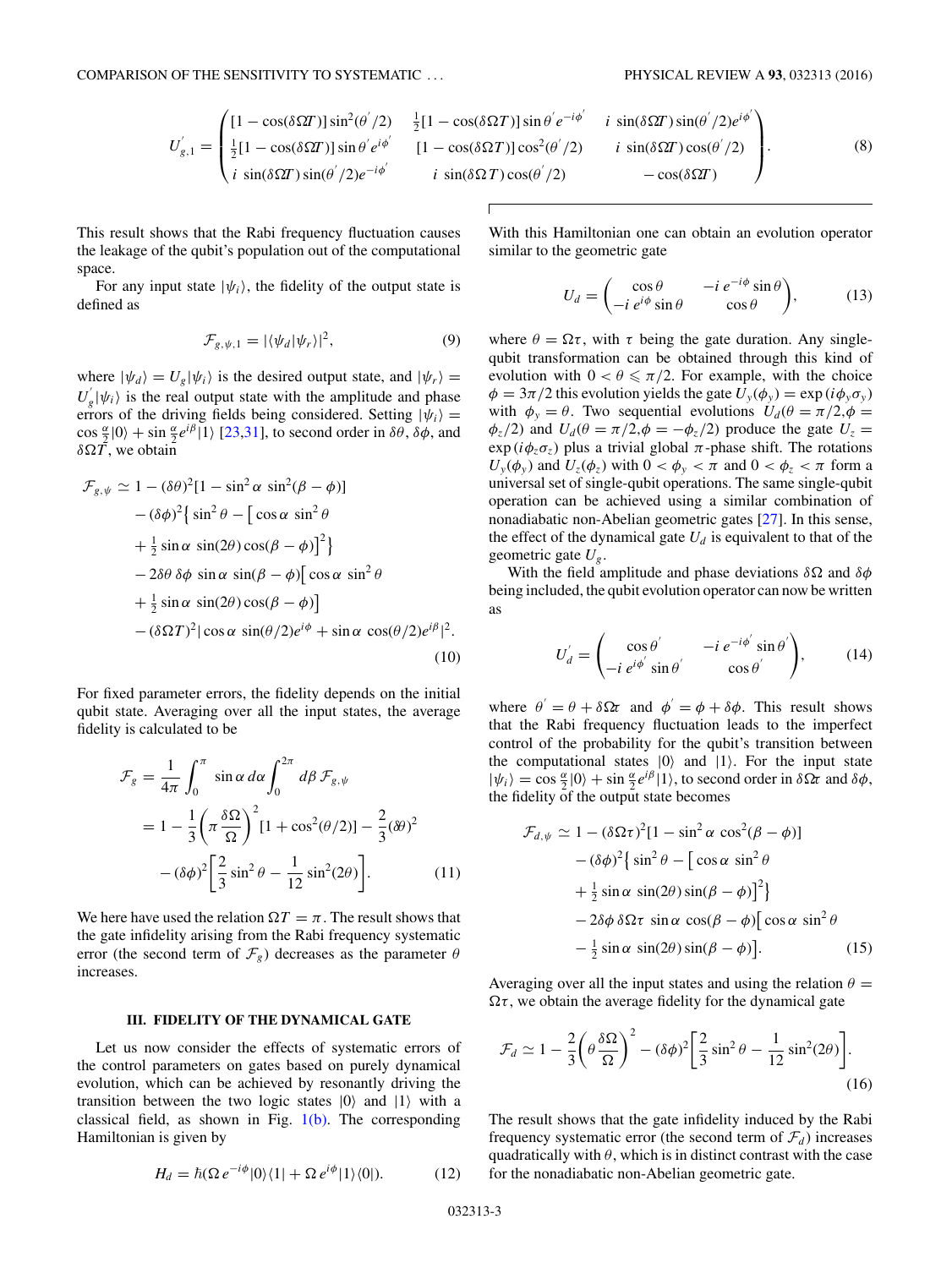#### **IV. COMPARISON**

<span id="page-3-0"></span>The error of the dynamical gate due to the Rabi frequency fluctuation  $δΩ$  is proportional to the square of the parameter  $θ$ of the expected gate transformation, which is in stark contrast with the nonadiabatic non-Abelian geometric gate, whose infidelity associated with  $\delta\Omega$  is proportional to  $1 + \cos^2(\theta/2)$ . This difference is due to the fact that the required operation time  $\tau = \theta / \Omega$  is proportional to  $\theta$  for the dynamical evolution, while the geometric operation time does not depend upon *θ* for a given Rabi frequency  $\Omega$ . In other words, the condition  $\Omega T = \pi$  is always required to implement any nonadiabatic non-Abelian geometric gate. As a result, the error of the dynamical gate shows much stronger dependence on *θ* than that of the geometric gate. We note that the fluctuation  $\delta\Omega$ affects the nonadiabatic non-Abelian geometric gate and the dynamical one in different ways. For the nonadiabatic non-Abelian geometric gate, this fluctuation leads to the leakage of the population from the bright state  $|\phi_b\rangle$  to the auxiliary state  $|e\rangle$  after the operation, so that the resulting transformation in the computational space  $\{|0\rangle, |1\rangle\}$  is not unitary. In contrast, for the dynamical method this fluctuation results in inaccurate control of the transition probability between the two logic states  $|0\rangle$  and  $|1\rangle$ ; these two states span the whole state space and the resulting transformation in the computational space remains unitary. It should be noted that the second term of Eq. [\(16\)](#page-2-0) can be expressed as  $-2(\delta\theta)^2/3$ , which has the same form as the third term of Eq.  $(11)$ . However, the reasons for the occurrence of the error *δθ* are completely different for the nonadiabatic non-Abelian geometric gate and the dynamical one. For the former, this error is caused by imperfect control of the ratio between the amplitudes of the two fields driving the transitions  $|0\rangle \rightarrow |e\rangle$  and  $|1\rangle \rightarrow |e\rangle$ , and is equal to  $\delta\theta = 2 \frac{\delta r}{1+r^2}$ , where  $r = |a/b|$ , with  $|a|\Omega$  and  $|b|\Omega$  characterizing the amplitudes of the two driving fields, as shown in Eq. [\(1\)](#page-1-0). For the latter,  $\delta\theta$  is due to the Rabi frequency fluctuation, and is given by  $\delta\theta = \delta\Omega\tau$ .

Since  $\theta \le \pi/2$ , the maximum infidelity induced by the error *δ*Ω for the dynamical operation  $U_d$  is  $\frac{1}{6}$  (*π*  $\frac{\delta\Omega}{\Omega}$ )<sup>2</sup>, which is only one half of the minimum of the corresponding infidelity for the nonadiabatic non-Abelian geometric operation  $U_{\varrho}$ , when the values of the relative error  $\delta\Omega/\Omega$  are the same for both gates. More importantly, for the dynamical method this infidelity decreases quadratically as the parameter *θ* decreases. For example, for the dynamical implementation of the Hadamard transformation this infidelity is reduced by one order of magnitude, compared to the geometric method. Since only one field is needed for realizing  $U_d$ , the error associated with the fluctuation in the ratio between the amplitudes of the two fields used for implementing  $U_g$  does not appear in the dynamical method. For the same *θ* and *δφ*, the errors due to the field phase fluctuation are the same for both cases. Therefore, when the systematic errors are the main error source, the fidelity of the non-Abelian nonadiabatic geometric operation is lower than the corresponding dynamical one.

We further note that the required dynamical gate time  $\theta/\Omega$ is shorter than  $\pi/(2\Omega)$  as  $\theta \le \pi/2$ , while the geometric gate duration is always  $\pi/\Omega$ . Due to the longer operation time, the nonadiabatic non-Abelian geometric gate is more sensitive to decoherence effects, arising from the system-reservoir coupling, than the dynamical gate.

### **V. CONCLUSION**

In conclusion, we have analyzed the effects of systematic errors in the control parameters on the nonadiabatic non-Abelian geometric gate and on its dynamical equivalent. We show that the systematic error of the Rabi frequency of the driving fields affects these two gates in different ways. This systematic error causes the qubit's population to leak to the noncomputational space after the nonadiabatic non-Abelian geometric gate is performed, while the qubit always remains in the computational space when the gate is implemented by the dynamical method. As a consequence, the nonadiabatic non-Abelian geometric gates are more sensitive to the Rabi frequency systematic error than the purely dynamical ones. For implementation of the Hadamard gate, the infidelity induced by this error in the nonadiabatic non-Abelian geometric method is one order of magnitude larger than that in the dynamical one. Our results are useful for choice of optimal methods for implementing elementary quantum gates under the condition that the fluctuations of the control parameters are slow compared with the gate speed.

#### **ACKNOWLEDGMENTS**

S.B.Z. acknowledges support from the Major State Basic Research Development Program of China under Grant No. 2012CB921601 and the National Natural Science Foundation of China under Grant No. 11374054. C.P.Y. acknowledges support from the National Natural Science Foundation of China under Grant No. 11374083. F.N. is partially supported by the RIKEN iTHES Project, the MURI Center for Dynamic Magneto-Optics via the AFOSR Grant No. FA9550-14-1- 0040, the IMPACT program of JST, and a Grant-in-Aid for Scientific Research (A).

- [1] M. V. Berry, Quantal phase-factors accompanying adiabatic changes, [Proc. R. Soc. A](http://dx.doi.org/10.1098/rspa.1984.0023) **[392](http://dx.doi.org/10.1098/rspa.1984.0023)**, [45](http://dx.doi.org/10.1098/rspa.1984.0023) [\(1984\)](http://dx.doi.org/10.1098/rspa.1984.0023).
- [2] J. Anandan, The geometric phase, [Nature \(London\)](http://dx.doi.org/10.1038/360307a0) **[360](http://dx.doi.org/10.1038/360307a0)**, [307](http://dx.doi.org/10.1038/360307a0) [\(1992\)](http://dx.doi.org/10.1038/360307a0).
- [3] Y. Aharonov and J. Anandan, Phase-change During a Cyclic Quantum Evolution, [Phys. Rev. Lett.](http://dx.doi.org/10.1103/PhysRevLett.58.1593) **[58](http://dx.doi.org/10.1103/PhysRevLett.58.1593)**, [1593](http://dx.doi.org/10.1103/PhysRevLett.58.1593) [\(1987\)](http://dx.doi.org/10.1103/PhysRevLett.58.1593).
- [4] S. Oh, X. Hu, F. Nori, and S. Kais, Singularity of the time-energy uncertainty in adiabatic perturbation and cycloids on a Bloch sphere, [Sci. Rep.](http://dx.doi.org/10.1038/srep20824) **[6](http://dx.doi.org/10.1038/srep20824)**, [20824](http://dx.doi.org/10.1038/srep20824) [\(2016\)](http://dx.doi.org/10.1038/srep20824).
- [5] F. Wilczek and A. Zee, Appearance of Gauge Structure in Simple Dynamical Systems, [Phys. Rev. Lett.](http://dx.doi.org/10.1103/PhysRevLett.52.2111) **[52](http://dx.doi.org/10.1103/PhysRevLett.52.2111)**, [2111](http://dx.doi.org/10.1103/PhysRevLett.52.2111) [\(1984\)](http://dx.doi.org/10.1103/PhysRevLett.52.2111).
- [6] [J. Anandan, Non-adiabatic non-Abelian geometric phase,](http://dx.doi.org/10.1016/0375-9601(88)91010-9) Phys. Lett. A **[133](http://dx.doi.org/10.1016/0375-9601(88)91010-9)**, [171](http://dx.doi.org/10.1016/0375-9601(88)91010-9) [\(1988\)](http://dx.doi.org/10.1016/0375-9601(88)91010-9).
- [7] P. Zanardi and M. Rasetti, Holonomic quantum computation, [Phys. Lett. A](http://dx.doi.org/10.1016/S0375-9601(99)00803-8) **[264](http://dx.doi.org/10.1016/S0375-9601(99)00803-8)**, [94](http://dx.doi.org/10.1016/S0375-9601(99)00803-8) [\(1999\)](http://dx.doi.org/10.1016/S0375-9601(99)00803-8).
- [8] G. Falci, R. Fazio, G. M. Palma, J. Siewert, and V. Vedral, Detection of geometric phases in superconducting nanocircuits, [Nature \(London\)](http://dx.doi.org/10.1038/35030052) **[407](http://dx.doi.org/10.1038/35030052)**, [355](http://dx.doi.org/10.1038/35030052) [\(2000\)](http://dx.doi.org/10.1038/35030052).